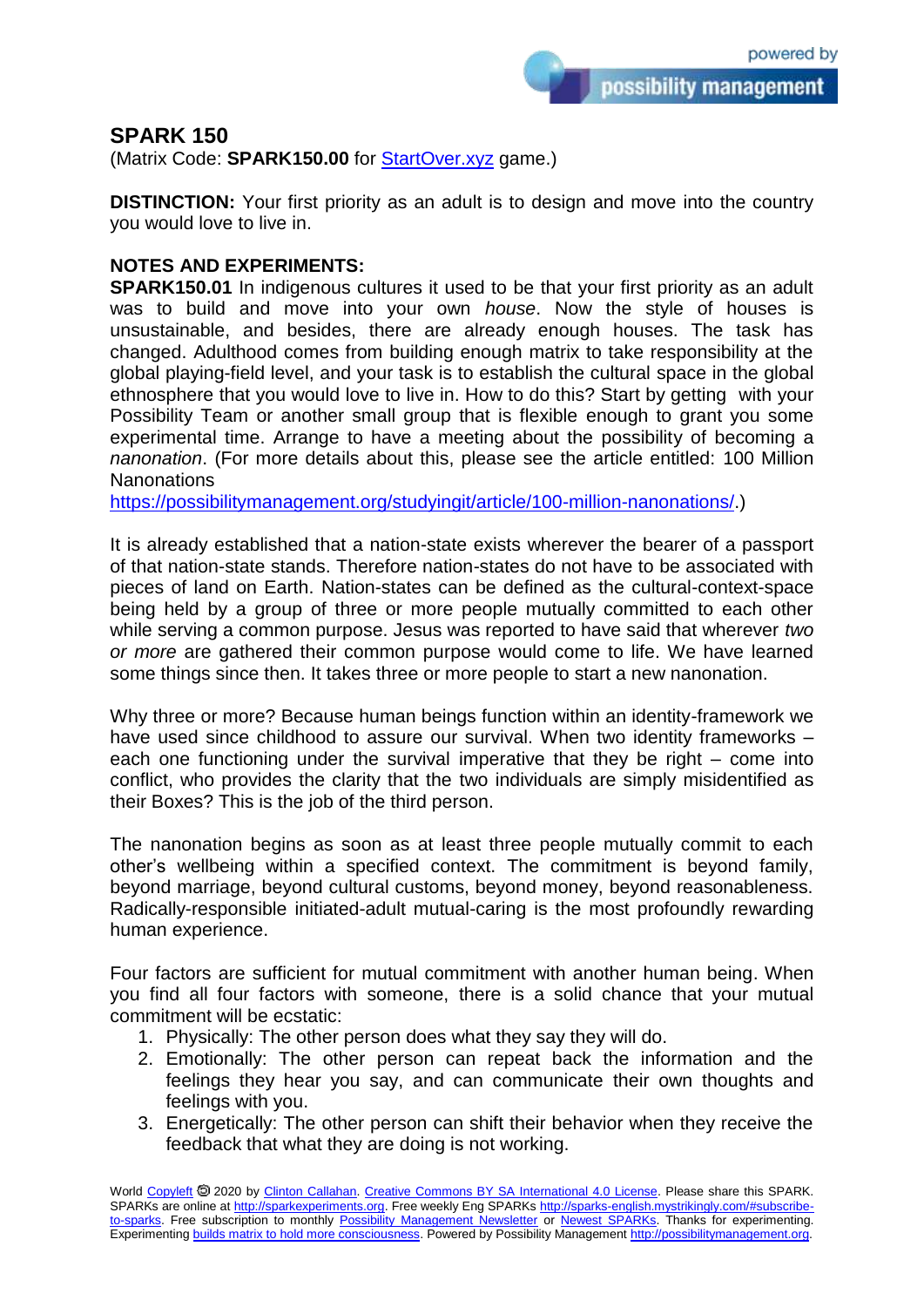4. Intellectually: You and the other person agree about the context in which you mutually support each other.

Contexts are built out of distinctions (such as the distinction between you and your Box, the distinction between low drama and high drama, the distinction between child-level, adult-level, and radical-level responsibility, the distinction between feelings and the three kinds of emotions, the distinction between being centered and being adaptive, etc.) and determine the characteristics of your gameworld.

It is important to be both clear and transparent about the context of your own nanonation so that you can hold the distinction as a semi-permeable membrane, like a cell wall, not cutoff from the world, but at the same time not open for other people's spoken or unspoken intentions. Having clarity means you don't need to surround yourselves with an impenetrable wall, and at the same time you are clear about who is in and who is out, and how someone shifts from one to the other so there is no confusion about this.

The rules of engagement can be as bold as you want, and need not be complicated. A simple foundation for regenerative culture could include something like this: *The context of our culture is radical responsibility. Irresponsibility is an illusion. If you see a job that needs doing, it is your job. When you are serving something greater than yourself and you ask for what you want you are asking for what the space wants. The entire culture depends on you asking for what you want. We work in circles with spaceholders and context holders and the bright principle of nonlinear possibility. We meet until everyone knows what to do next. There are no employees. There are no absentee landlords. There are no franchises or copyrights. Manufacturing is cradleto-cradle. If you cannot carry it with you it is too much to own. Companies are not people because companies cannot take responsibility. There are no company owners or investors – we anarchistically cooperate. Time is not money; time is time. Money from any other nation-state has no value here. We do not need money to survive. We need each other empowered through creative collaboration, which is our currency, and which has no exchange rate with currencies from other nation-states.*  Land is not owned. It is cared for. Buildings are not owned. They are cared for. *Animals, minerals, water and trees are not owned. They are cared for. We are kaitiakitanga, guardians, stewards. Earth cannot be monetized because Gaia is a being and we are Gaia. Education does not conform to a curriculum because we don't know what children need to learn in order to become themselves for the future. Each child knows. Television, alcohol, drugs and gambling are questioned. Ongoing adulthood initiatory processes drenched in extraordinary and archetypal love evolve at the core of our gameworld. The rest of our culture -- music, clothing, festivals, foods, architecture, thoughtware, and ceremonies -- falls into place around ongoing adulthood initiations*.

You never have to put the bubble of your nanonation's context away so as to conform to the expectations and assumptions of other people's cultural norms. Conversations between citizens of different nation-states become interesting rather than conflicting. They start something like this: "You may not be aware of this but you are speaking with a person who lives in a different nation-state than you. Do you allow that the laws and customs of my nation-state apply to you?" "No." "Then don't expect that the